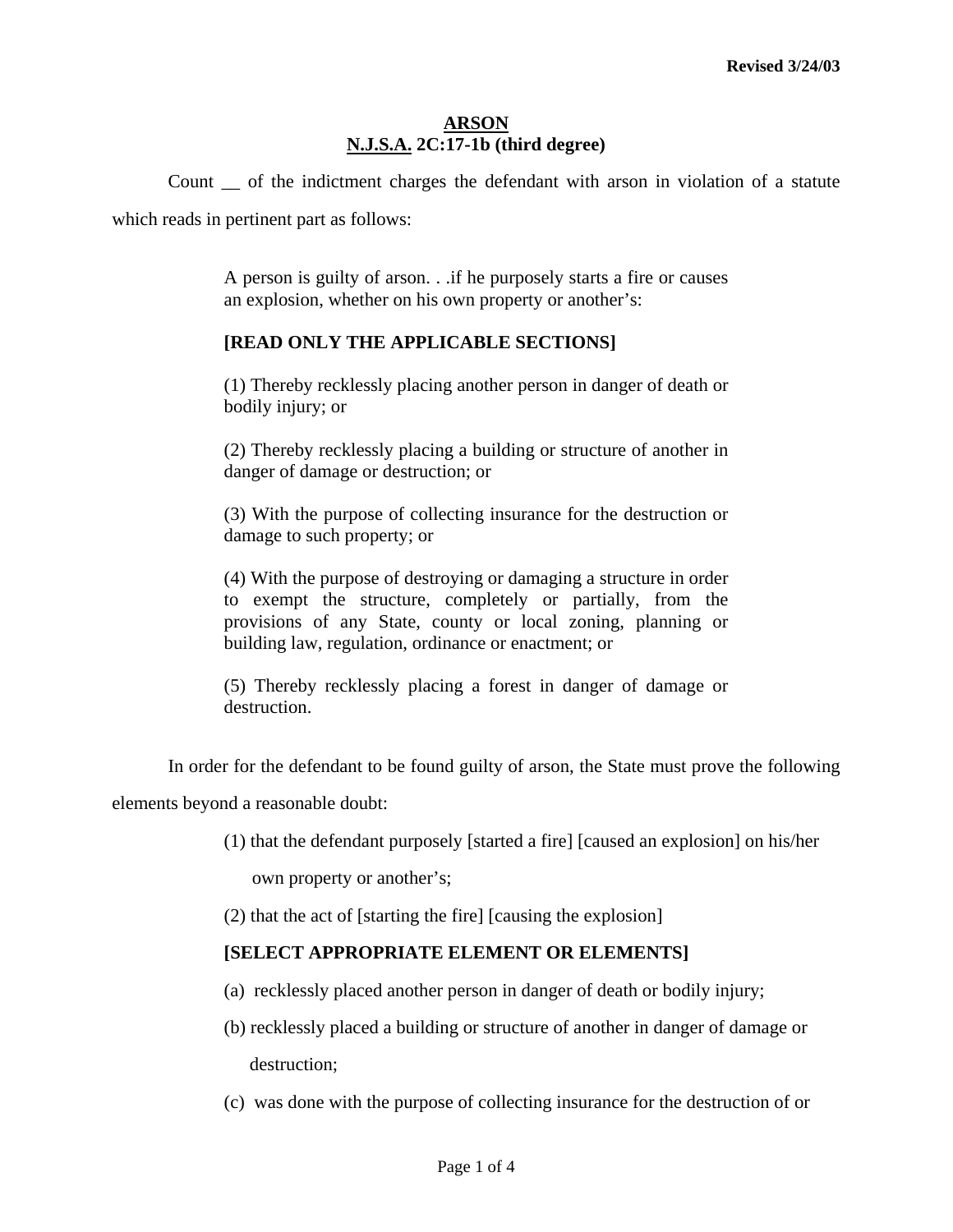l

damage to such property;

- (d) was done with the purpose of destroying or damaging a structure in order to exempt that structure, completely or partially, from the effect of certain legal regulation;
- (e) recklessly placed a forest in danger of damage or destruction.

 The first element the State must prove beyond a reasonable doubt is that the defendant purposely [started a fire] [caused an explosion]. It is not necessary that any significant damage be done.<sup>[1](#page-2-0)</sup> It is only necessary that [a fire be started]<sup>[2](#page-1-0)</sup> [an explosion be caused] for (one or more of) the purpose(s) or under (one or more of) the circumstances just described. The lack of success of the perpetrator is immaterial. $3$ 

 A person acts purposely with respect to the nature of his/her conduct or a result thereof if it is his/her conscious object to engage in conduct of that nature or to cause such a result. A person acts purposely with respect to attendant circumstances if he/she is aware of the existence of such circumstances or believes or hopes that they exist. "With purpose," "designed," "with design," or equivalent terms have the same meaning. Purpose is a condition of the mind that cannot be seen and can only be determined by inferences drawn from the defendant's conduct, words or acts. It is not necessary for the State to prove the existence of such a mental state by direct evidence such as a statement by the defendant that he/she had a particular purpose. It is within the power of the jury to find that the proof of purpose has been furnished beyond a reasonable doubt by inferences which you may draw from the nature of the acts and the circumstances surrounding the conduct of the defendant as they have been presented in the evidence you have heard and seen in this case. In other words, in order for the State to prove this element of the offense, you must be satisfied beyond a reasonable doubt that it was the defendant's purpose or conscious object to [start the fire] [cause the explosion].

<sup>1</sup> See Commentary to New Jersey Penal Code, Vol. II, p.205; State v. Schenk, 100 N.J. Super. 122 (App. Div. 1968).

<span id="page-1-0"></span><sup>2</sup> The act of lighting a match, by itself, is insufficient evidence that defendant purposely started a fire. State in the Interest of M.N., 267 N.J. Super. 482 (App. Div. 1993).

<span id="page-1-1"></span>See Commentary to New Jersey Penal Code, Vol. II, p.205; State v. Schenk, 100 N.J. Super. 122 (App. Div. 1968).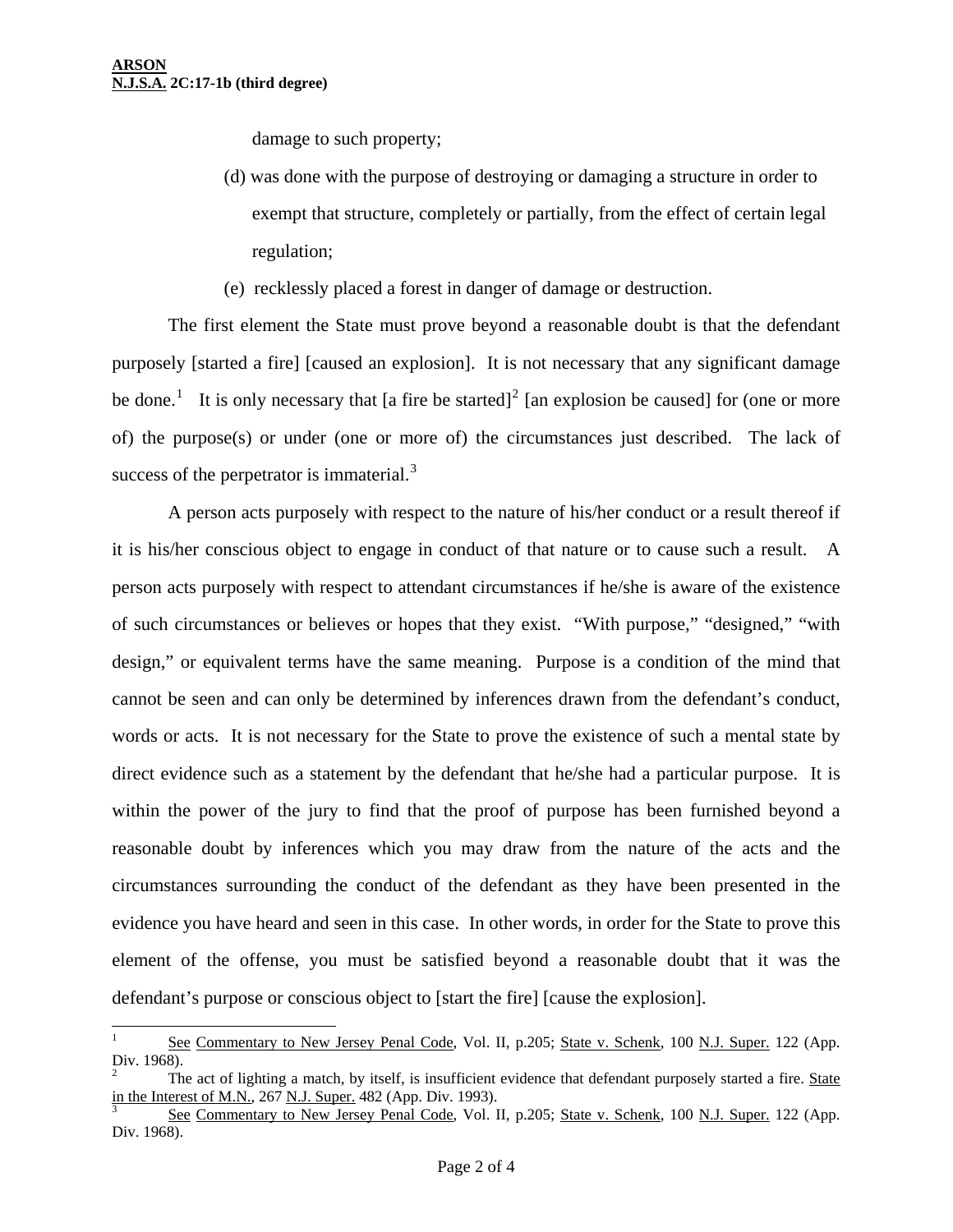The second element the State must prove beyond a reasonable doubt is that

### **[SELECT APPROPRIATE SECTION OR SECTIONS]**

the defendant by purposely [starting the fire] [causing the explosion] $4$  recklessly placed another person in danger of death or bodily injury. "Bodily injury" means physical pain, illness or any impairment of physical condition.<sup>[5](#page-2-1)</sup> I have already defined the term "purposely" for you. A person acts recklessly when he/she consciously disregards a substantial and unjustifiable risk. The risk must be of such a nature and degree that, considering the nature and purpose of the actor's conduct and the circumstances known to him/her, its disregard involves a gross deviation from the standard of conduct that a reasonable person would observe in the actor's situation.<sup>[6](#page-2-2)</sup>

#### **OR**

the defendant by purposely [starting the fire] [causing the explosion] recklessly placed a [building] [structure of another] in danger of damage or destruction. I have already defined the term "purposely" for you. A person acts recklessly when he/she consciously disregards a substantial and unjustifiable risk. The risk must be of such a nature and degree that, considering the nature and purpose of the actor's conduct and the circumstances known to him/her, its disregard involves a gross deviation from the standard of conduct that a reasonable person would observe in the actor's situation.[7](#page-2-3)

#### **OR**

the defendant purposely [started the fire] [caused the explosion] in order to collect insurance for the destruction or damage to such property. I have already defined the term "purposely" for you. In order for the defendant to have set the fire with the purpose of collecting insurance, the defendant's conscious object would have to have been to collect insurance for the property's destruction or damage.

# **OR**

<span id="page-2-0"></span>the defendant purposely [started the fire] [caused the explosion] with the purpose of destroying

<span id="page-2-4"></span> $\frac{1}{4}$ <sup>4</sup> If cause is in issue, charge <u>N.J.S.A.</u> 2C:2-3.

<span id="page-2-1"></span> $\frac{See}{S}$  See N.J.S.A. 2C:11-1a.

<span id="page-2-3"></span><span id="page-2-2"></span> $\frac{6}{7}$  See N.J.S.A. 2C:2-2b(3).

See N.J.S.A 2C:2-2b(3).